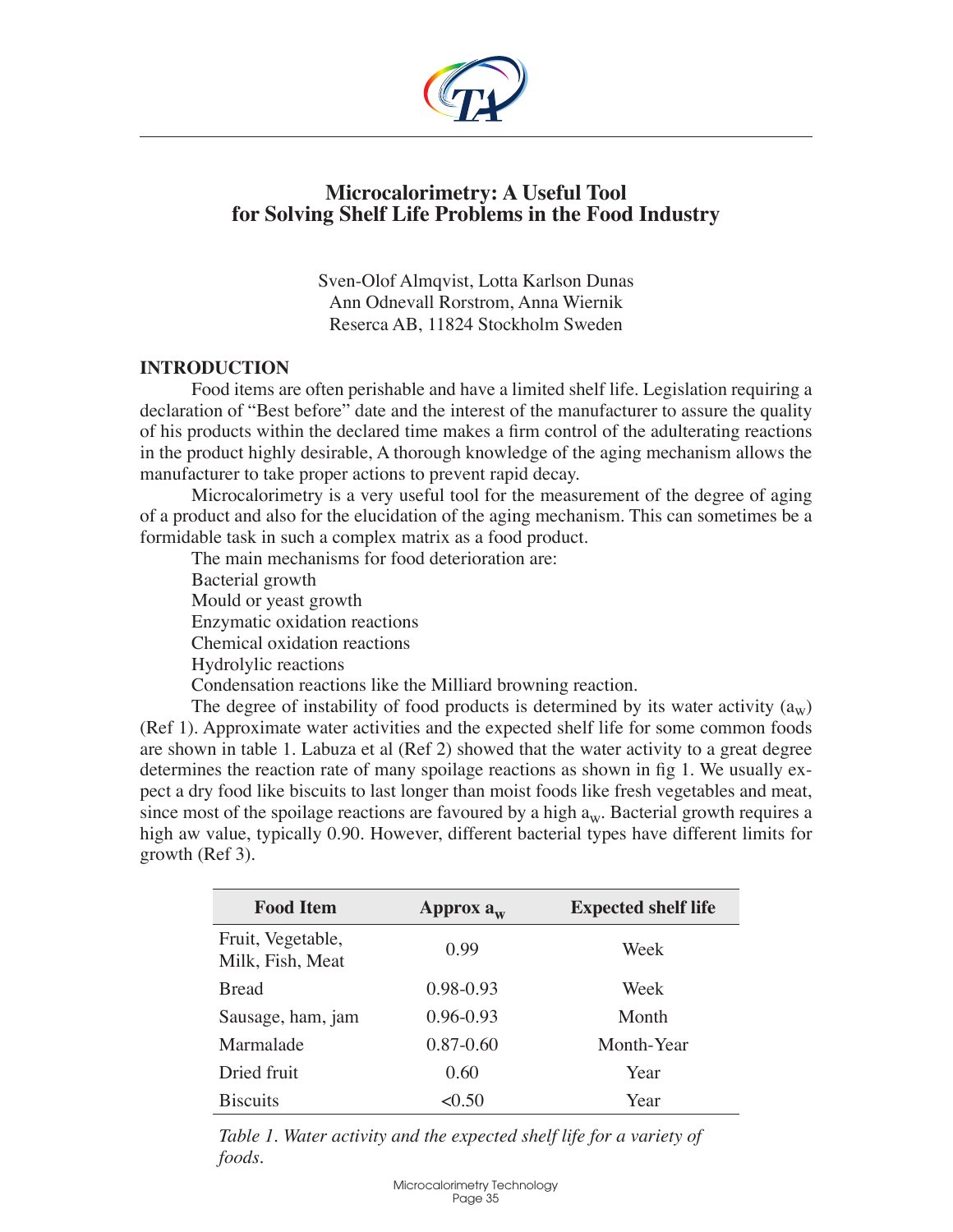#### **Experimental**

A 2277 multichannel Thermal Activity Monitor (TAM) of the isothermal heat conduction type was used in these studies. The TAM can be equipped with up to four different calorimetric units each with a combination of functions. Samples were placed in sterilised glass ampoules under the appropriate atmospheric conditions at 37 ºC, sealed and then lowered into the measuring position in two stages to allow efficient equilibration.



#### **Results and Discussion**

By measuring the heat flow from a food sample under conditions that favour or inhibits one or more reactions, information can be gained on the reaction mechanism that causes the spoilage. We applied this technique for solving an instability problem observed in moist tobacco products. However, the same strategy is applicable to many other food products of vegetable origin. After a three month storage of moist tobacco products  $(a_w)$ 0.90-0.93), the pH decreased by about 1 unit and the aroma had changed notably.

The preliminary microcalorimetric investigation indicated a vigorous activity in the moist tobacco. Immediately after moistening and pH adjustment (pH 8-9), the heat output was in the order of 300-400  $\mu$ W/g. On storage at room temperature, it decreased to 100-150  $\mu$ W/g after 4 days and to 10-15  $\mu$ W/g after 15 weeks. This high activity is not unexpected since in the manufacturing process we have increased the moisture content to a level similar to a green leaf.

The first question we asked was if the aging reaction was microbial or chemical. Four different experiments were designed to answer this question. Comparison of the heat flow from a reference sample with one which had been autoclaved or gamma-ray sterilised (fig 2), or one with added antibiotics (tetracycline or chloramphenicol) (fig 3), showed that the activity was not caused by bacterial growth. Neither of these treatments decreased the heat flow. Autoclaving and irradiation both increased the heat flow, probably by triggering the chemical reactions.

The rapid decline in activity with time indicated that the substrate and the oxygen were consumed. The latter was confirmed by comparison of a sample which had been sealed for one week in an alumina foil pouch with one exposed to air. The pouch sample (measured in the pouch) produced only about 8  $\mu$ W/g, while the one exposed to air gave 100  $\mu$ W/g. Furthermore, when the air in the ampoule was changed to nitrogen, the heat flow rapidly decreased to less than 10  $\mu$ W/g within a few hours (fig 4). Measurement of a freshly prepared sample in a perfusion vessel with continuous air flow also showed a decline in heat flow, indicating that the substrate was consumed. In addition, the pH dependence was determined, both on the stored and freshly prepared samples as shown in figures 5 and 6. The heat flow increased dramatically at pH values above 7. Thus, increasing the starting pH before packing in order to compensate for the drop during storage was not fruitful since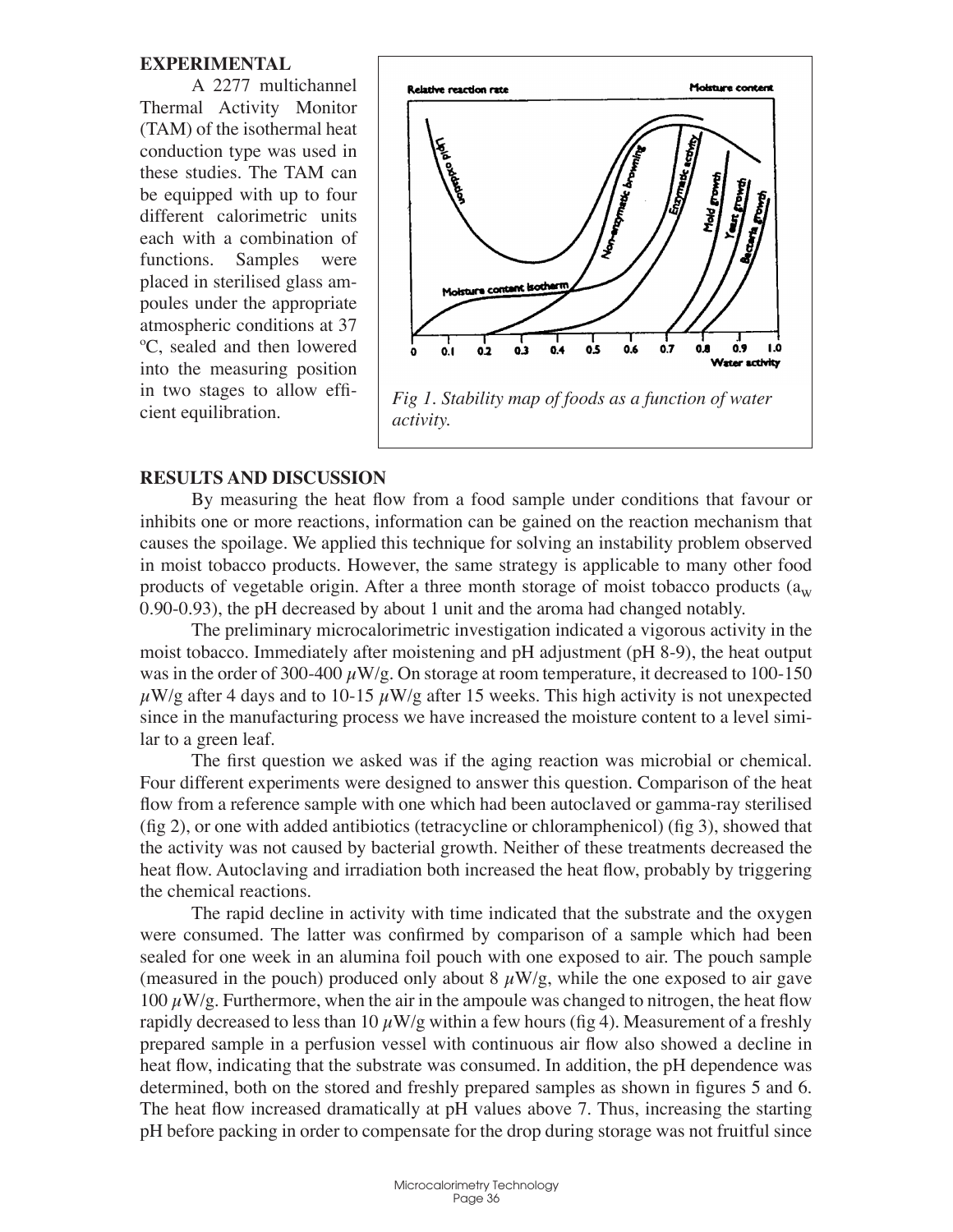this increased the oxidation process. Oxygen consumption was measured in separate experiments using sealed alumina foil bags. The average hourly oxygen consumption during the first day after packing was about 1ml/100g of tobacco. The rate was twice as high in the first few hours. Thus, in a sealed airtight package, all available oxygen is consumed within the first three days.

The main reaction is a base catalysed oxidation reaction. Chemical analysis of fresh and stored tobacco samples showed a large decrease in the amounts of phenols having a catechol or pyrogallol structure on storage.

Thus, chlorogenic acid and rutin, major polyphenols in many plants were completely absent in the stored samples. The content of other substances like guiacol and syringol and their alkyl substituted homologues decreased to less than one tenth of the original value after only 4 days at room temperature. These substances produced by wood smoke, were deposited on tobacco during the "smoke fire-curing" applied to some of the tobacco types used in making the product.

Review of the literature showed that lignine,



*Fig 2. Heat flow curves of autoclaved and irradiated tobacco samples.*



present in plant material, was easily oxidised by air in alkaline solution (Ref 4). Lignine is considered to be built from phenols of the guiacol and syringol type. Lignine, while being oxidised produces a drop of pH. The mechanism for this reaction has been elucidated for a number of model substances which make up the backbone of the polymer (Ref 5). The formation of a substituted benzoic acid and carbon dioxide explain the drop in pH.

The obvious solution to the instability problem is to chose an airtight package, possibly also using an inert atmosphere like nitrogen. The microcalorimetric results also demonstrated the importance of storing the product at low temperatures. The reaction rate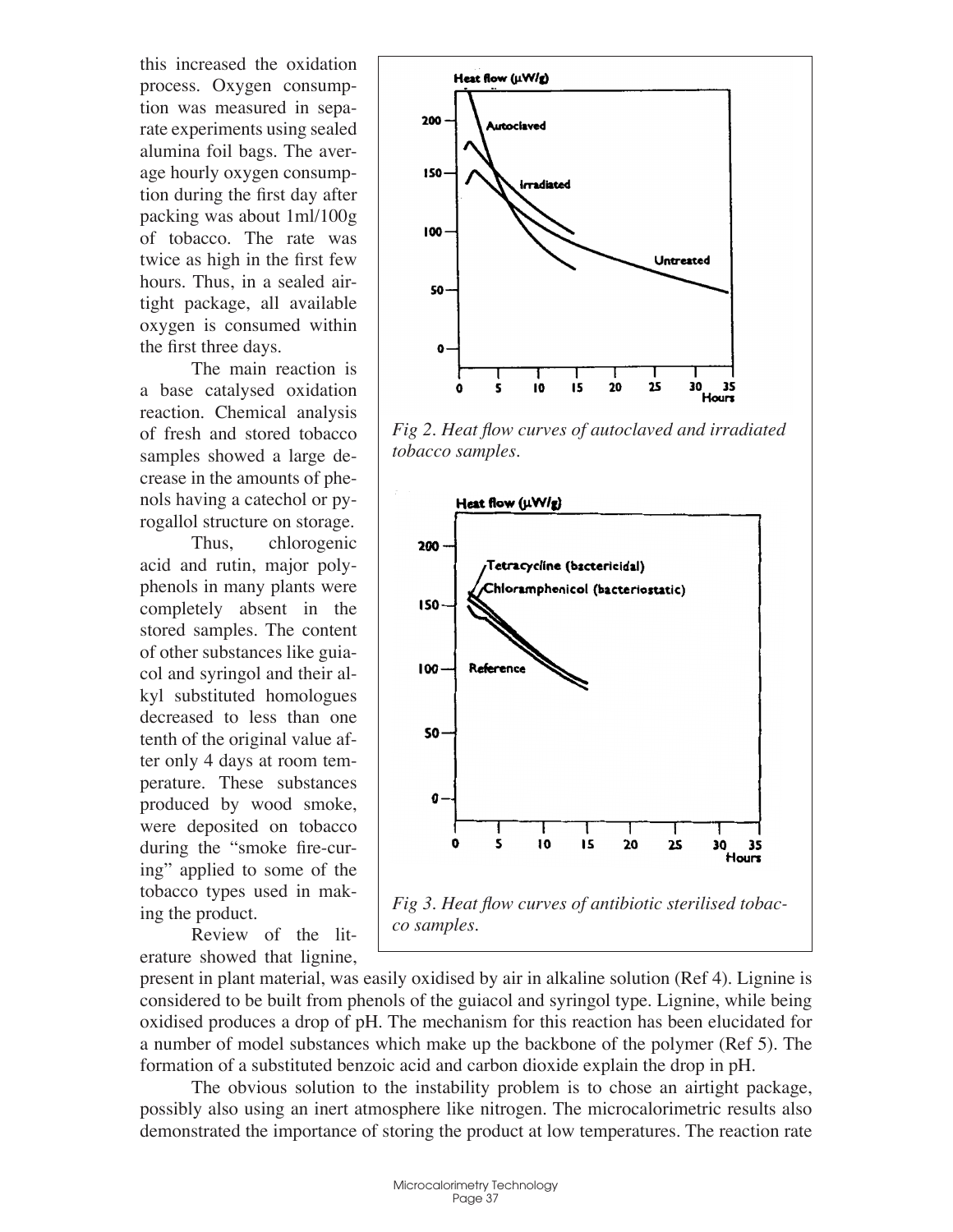increases 10-fold for a 20ºaC rise in temperature.

In conclusion the first rapid reaction is due to the oxidation of monomeric soluble phenols, while the slower reaction is caused by oxidation of insoluble polymeric material like lignine. This was confirmed by the observation of substantialheat generation from the solid matrix remaining after water extraction of the tobacco.

It is well known that the oxidation of polyphenols, guiacol and syringol is also catalysed by the plant enzymes polyphenoloxidase and polyphenolperoxidase. These enzymes are also present in tobacco and have optimum activity at about pH 6. The fairly constant rate observed in the pH range 5-7 (fig 6) and the steep increase at pH 7 suggests that the enzymatic reaction dominates at the lower pH range and the pure chemical base catalysed reaction dominates at higher pH.

The same strategy as described above was applied to another moist tobacco product. In this case, the instability problem was due to growth of bacteria requiring relatively low water activity. Addition of tetracycline lowered the heat output by 3-5  $\mu$  W/g. By adding small



*Fig 4. Heat flow curves of tobacco samples, under different atmospheric conditions.*



amounts of water to increase the aw by 0.01 units, bacterial growth produced a 40-50  $\mu$ W higher heat flow after a few days than the sample with slightly lower aw. The tobacco was found to have an  $a_w$  value close to the growth limit for the resident bacterial flora.

Although our work was focused on tobacco products, similar aging problems are expected to occur in other food products. Polyphenols are ubiquitous in plant material. Plants also contain other substances with similar structure, for example Con-iferylalcohol, Sinapylalcohol, Ferulic and Syringa acids. Smoke flavour phenols are present in smoked fish and meat products. Even spices like clove contain easily oxidised phenols like Eugenol.